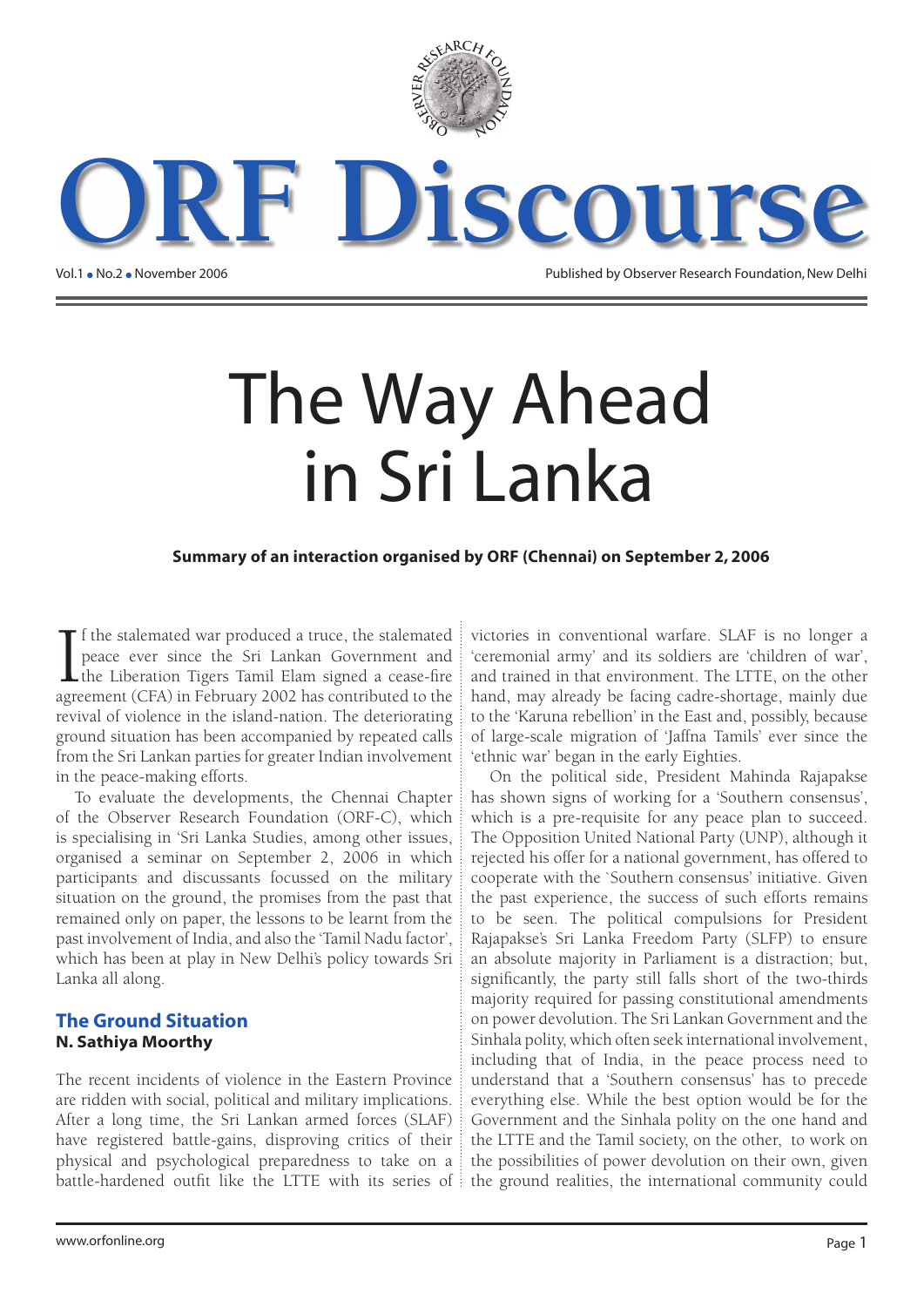get involved only in persuading the latter to accept a reasonable package that addresses the 'Tamil aspirations'.

#### **International involvement**

The international community, including countries like India and Norway (facilitator to the peace process), cannot be expected to intercede between SLFP and the UNP, or between the SLFP and the Left-leaning 'Sinhala nationalist Janatha Vimukthi Peramuna (JVP), or with the Jatika Hela Urumaya (JHU), the party led by Sinhala-Buddhist monks, without inviting the opprobrium of 'interfering with the internal affairs of Sri Lanka'. Over time, in any case, that kind of involvement would not be in the larger interest of Sri Lanka's sovereignty.

The Norwegian facilitator's failure to appreciate the absence of a 'Southern consensus' — like New Delhi did earlier while negotiating the Indo-Sri Lanka Accord — was among the causes for the current tensions and violence. Secondly, Norway, the Sri Lankan Government and the LTTE, for reasons of their own, ended up seeing the CFA, signed in February 2002 as an end in itself. The continuance of status quo served different purposes for the different parties involved, so much so the Government did not even come out with a clause-by-clause reply to, or rejection of the LTTE's proposals for an Interim Self-Governing Authority (ISGA). On funding projects for those affected by the Tsunami, the Government, in fact, went back on the commitment to the LTTE, after intervention of the Sri Lankan Supreme Court. Thus, if in the past, stalemated war had contributed to the truce accord, stalemated peace without any serious effort at power-devolution or powersharing within the Tamil community ('Karuna factor') has led to the current war.

Today, the question of the merger of the Eastern Province with the North, which had already been administratively accepted through the Indo-Sri Lanka Accord and constitutionally guaranteed by the 13th Amendment, has been challenged in the Supreme Court. At the same time, the 'Karuna rebellion', the 'Three M's' of Maavilaru incident, the Muttur violence and the consequent Muslim discomfort, may have kick-started a new situation in the East. The LTTE continues to blame and target the 'Karuna faction' while for the first time since the Norwegian facilitation began, the ground situation demands that the concerns of the Eastern Muslims are addressed in a holistic manner.

There is also the question of Indian involvement. Does India have a role? Should India play a role? The question begs an answer but in the overall perspective, India cannot be blind to what is happening in Sri Lanka. India's longterm strategic interests in the region cannot be held hostage to the fate of individuals, given that the LTTE is banned and LTTE supremo Prabhakaran is a 'proclaimed offender' under the Indian law in the Rajiv Gandhi assassination case. Sri Lanka, and not just the Government, needs India – and every section of the Sri Lankan society has publicly sought Indian involvement. President Rajapakse's visit, the constant visits of Government Ministers and UNP leaders to New Delhi, and LTTE ideologue Anton Balasingham's NDTV interview, calling for a greater Indian role, all have to be viewed in this context .

There seems to be a view in Colombo that India's strategic interests for the country alone match those of Sri Lanka – of no nation being allowed to have a military toehold on the island. The prompt withdrawal of the IPKF erased earlier apprehensions in the Sri Lankan mind. In their eyes, the fast-tracked Indian aid for the tsunamistruck nation is proof that New Delhi would not require a military base to be of similar help in times of security crises.

If India does not fill the emerging vacuum, other nations and interests would happily do so, and that is what Pakistan has been doing in the past few months. Other nations also have a presence in the island—not just the US and China, Japan and Russia, even Venezuela and Bolivia, have crept in. Maybe, down the years when India is ready, Sri Lanka may not be so inclined. By then, the tendency would have been for a grateful nation and people to provide strategic, political and economic space to whichever country that helps Sri Lanka to achieve permanent peace and prosperity.

#### **Unkept Promises** K. Venkataramanan

The Sri Lanka story has been one of broken promises. It was the Indo-Sri Lanka Accord of 1987 that stressed on some principles, including a long-term solution to the 'ethnic conflict'—recognising it as a political conflict, with the Northern and Eastern Provinces as the 'traditional habitation of the Tamil-speaking people'—as a compromise to the demand for recognition of a 'Tamil homeland'.

The relevance of the Accord should be gauged from the fact that the Oslo Agreement of 2002, in effect, followed the same principle and used similar phrases. Under the Oslo Agreement, the Sri Lankan Government and the LTTE promised to explore the possibility of a peaceful solution based on the principles of internal self-determination in the areas of 'traditional habitation of the Tamil-speaking people'—the word 'speaking' was deleted subsequently, and it remains the 'Tamil people'.

Later, there was the agreement on the Post-Tsunami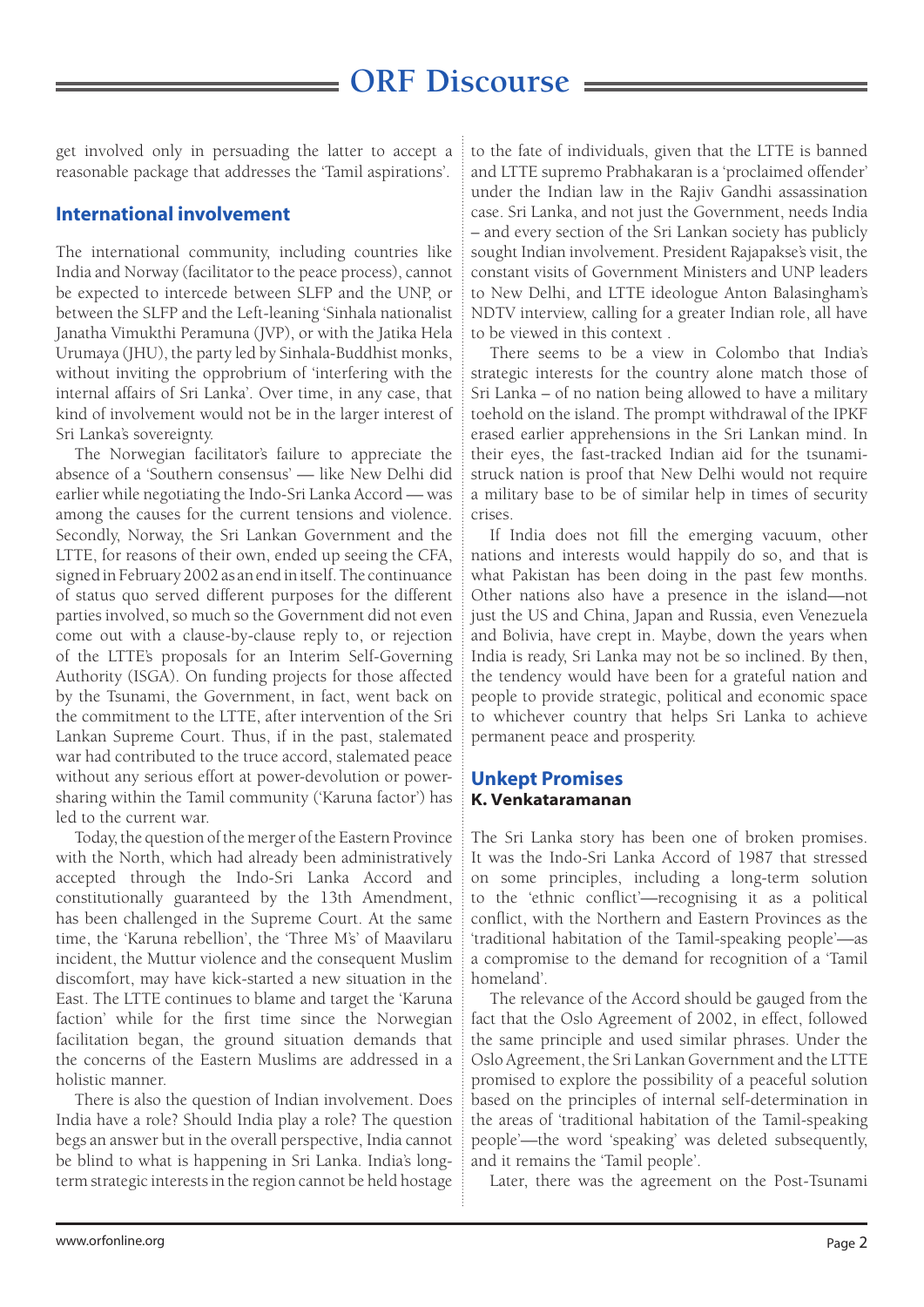Operational Management Structure (P-TOMS), among others, for the Government and the LTTE to jointly address the issues of relief and rehabilitation for those affected by the 2004 Tsunami, but the Supreme Court struck down some clauses. The Judges were opposed to replacing the Auditor-General with "outsiders", and setting up a regional office for P-TOMS at Kilinochchi, the operational base of LTTE leader Prabhakaran. However, this only strengthened the Tamil belief that the Sinhala polity and institutions would not meet their legitimate aspirations.

The Geneva Pact of February 2006 made even less sense as it was an inoppourtune time to broker an agreement. Ever since Mahinda Rajapakse became President in November 2005, violence had only escalated; neither party was ready for an agreement. The LTTE went to Geneva only to press the single demand for the State disarming the 'Karuna faction'. No Government could have given such an assurance, but the Sri Lankan Government did so – obviously with no intention of honouring the same. We are witness to the consequences today.

As a result of what has been officially termed a 'military defensive act', Sri Lanka is facing a large humanitarian crisis. Nearly 2,20,000 people have been declared internally-displaced persons (IDPs). The East is in turmoil, there is no accountability and there is an atmosphere of relative uncertainty. People are being killed; aid workers and doctors are murdered or abducted, ambulances are being ambushed and, international non-governmental organisations (NGOs) are slowly withdrawing from the scene. Although the Government has made a beginning by providing relief supplies, little is expected to change in the next few months.

#### **Positive Points**

There are, however, some positive signals. Never before has there been a consciousness in Sri Lanka about the need for a long-term solution. The idea of a federal solution or a quasi-federal solution based on the 'Indian model' is being seriously debated. It has, of course, resulted in a lot of hostility towards India. Yet, the two warring parties, more or less, agree that India can play a significant role. The parameters of the same, however, have to be very strictly defined, as the Sinhalese insist that India should not impose a structured solution; it should, they feel, be home-grown.

The other positive factor relates to the tacit pressure from New Delhi to depart from an LTTE-centric approach. For the first time, India has conveyed a message that the Sinhala polity and the Sri Lankan Government can come out with a package, and consider integration of the LTTE's perceptions through negotiations. India recently forwarded

a copy of the Sarkaria Commission report on Centre-State relations, but even this was seen as an attempt to enforce a solution.

Critics, who presume that India is behind the current efforts of the ruling SLFP and the Opposition UNP to work out a 'Southern consensus', also say that New Delhi is out of sync with the ground realities. The UNP is going through a leadership crisis, and the SLFP has been wooing UNP MPs and allies like the Ceylon Workers Congress (CWC) and the Upcountry People's Party, the latter two representing 'Plantation Tamils' of Indian origin.

Increasingly it is being viewed that Sri Lanka is administered by a small section of the SLFP, and not by the party as a whole. The President, who campaigned for the continuance of the 'unitary State', polled a little over 50-per cent of the popular vote in last year's elections. He does not seem to have accepted that at least 49 per cent favoured UNP's Ranil Wickremesinghe, with his 'federal model' as the electoral plank. Even within the SLFP, a large section headed by former President Chandrika Kumaratunga is in favour of a federal solution.

There is one section of the government, which aligned itself with the extremist nationalist parties like the JVP and the JHU, that is calling the shots, as reflected in the ground situation. The military and the civilian administration is now packed with people with extremist views. The President has his two brothers as aides – one is an Advisor and the other is the Defence Secretary. A whole lot of former military and police personnel are advising the government, and they are obviously pushing for a hard, militarist line. They are the ones who are providing all the justification, some valid, some invented, for the various military operations that are taking place.

Before the international community comes in with the humanitarian mission, this crisis may have pushed the prospect of a solution behind, because the atmosphere of distrust between the parties has reached a new low. Neither side has honoured the CFA in full, to the extent, ambushes, intimidations and assassinations have become as much a tool of the Sri Lankan State as that of the LTTE, both blaming each other also for arming the 'Karuna faction' and training 'civilian auxiliary groups', respectively. It should not surprise anyone if both the Government and the LTTE went to war for some time, if only to cleanse themselves of the accumulated problems of the past few years, before re-entering negotiations.

#### **Eastern Evolution** Ashik Bonofer

The ethnic divide in Sri Lanka's Eastern province is largely due to the ethnic profile of the respective communities.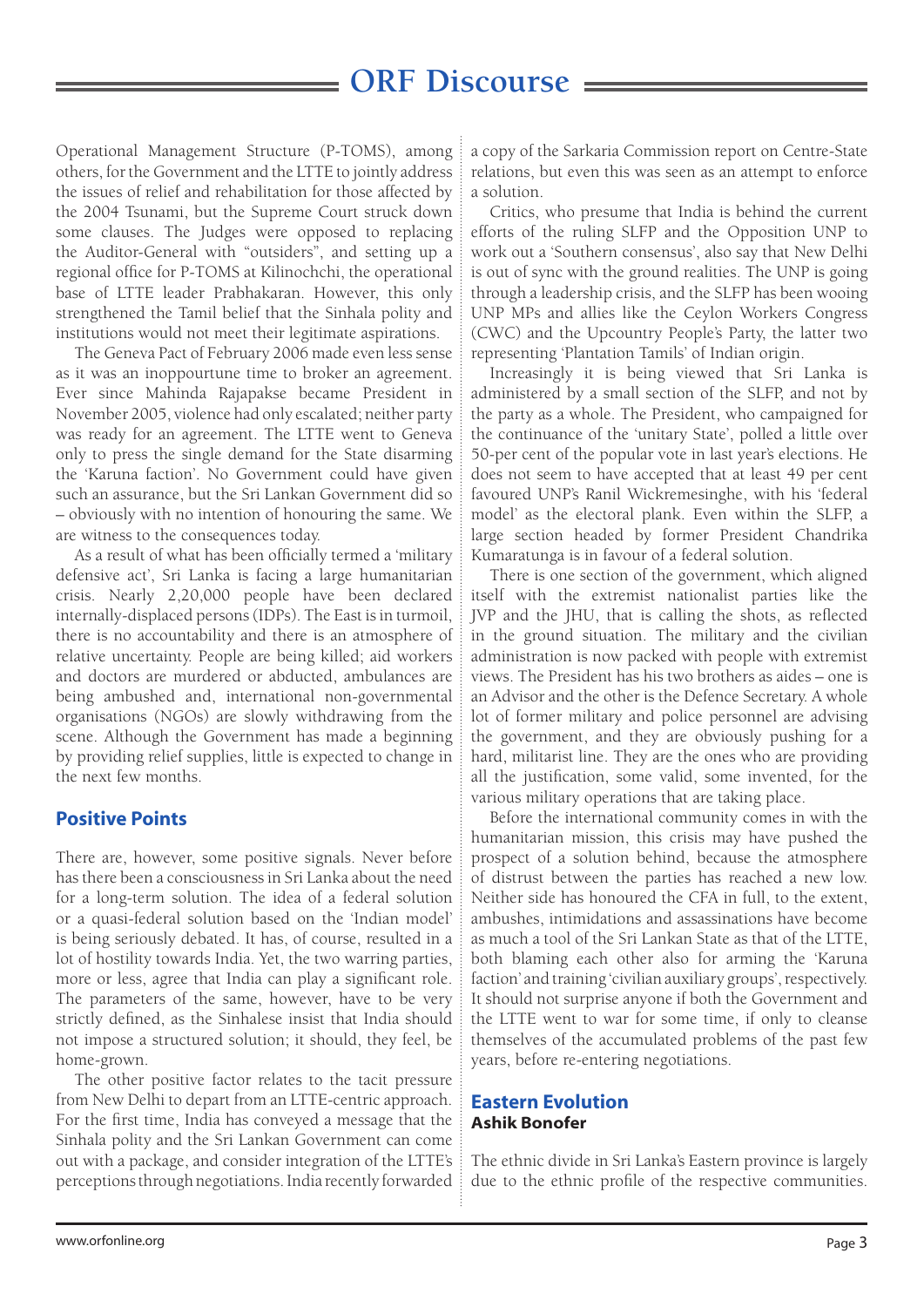Recent conflicts and internal displacement have affected the profile—overall, each of the communities, the Sinhalese, Tamils and Tamil-speaking Muslims, constitute a third each of the population in the East. According to the 2001 Census figures for three districts, Muslims constitute 37.9 per cent in Trincomalee, followed by Tamils (31.9 per cent) and Sinhalese (29.9 per cent). In Batticaloa, 74.4 per cent of the population is Tamil, 25.4 Muslims and 0.1 per cent, Sinhalese. For Ampara, the figures are Muslims 41.6 per cent, Sinhalese 39.3 per cent and Tamils 18.8 per cent. On the economic front, the Tamils of the East are engaged in fishing while the Muslims are either traders or landowners. The Sinhalese are the predominant agricultural community. The Tamils often work under the Muslims.

Historically, the region was part of the Kandyan Kingdom from about the 14th century. The port-towns of Trincomalee and Batticaloa were the only habitations with the locals trading with India and other countries. The Muslims, who were originally Arab traders, were advisors on overseas trade policy to the Kings of Kandy, they were given prime farmlands in what were then Trincomalee and Batticaloa districts.

The prominence of Muslims was short-lived, as their trading activity was restricted when the Dutch captured Batticaloa and the Trincomalee in 1766. If anything, the proximity to the Kings of Kandy became a burden, and the Muslims became vulnerable under the Dutch and successor British regimes for whom the Trincomalee Harbour alone held attraction in the East. It was only in the British period that the region got the nomenclature of 'Eastern Province'. The British also retained their military base in Trincomalee even after Sri Lanka attained Independence in 1948. It was as a result of pressure from India that the Sri Lankan Government asked the British to vacate the base– which they did in 1957.

On the socio-political front, the Eastern Province came into focus after post-Independence Governments launched the process of 'Sinhalese colonisation'. The Tamils felt that irrigation projects in the East were initiated with this purpose — and to help the Sinhalese to the exclusion of the other two communities in agriculture and also overwhelm them in numbers. The Governments of the time contended that the farming background of the Sinhalese, against the fishing background of the Tamils and the trading activities of the Muslims, needed to be encouraged in "the larger national interest". It was during this time, in 1960, that Batticaloa district was bifurcated to create the new district of Amapara.

#### **Separate Identity**

Politically, however, the East was neither with the Tamils

nor with the Sinhalese – even though the former did have socio-economic links with the northern 'Jaffna Tamils'. Even though the Eastern Tamils had joined the 'Jaffna Tamils' in protesting against the Sri Lankan Government on issues such as the 'Sinhala Only' order in the Fifties and 'Standardisation in Education' later, they continued to maintain their separate identity. In a way, this continued until the two provinces were merged under the Indo-Sri Lanka Accord of 1987.

The Accord states in Para 2.2, "The Northern and Eastern Provinces as now constituted, will form one administrative unit, having one elected Provincial Council. Such a unit will have one Governor, one Chief Minister and one Board of Ministers." The next clause of the Accord, Para 2.3, clearly states that there will be a referendum on or before December 31, 1988 to enable the people of the Eastern Province to decide whether their province should merge with the Northern Province or continue to remain separate.

The official process for the merger of the two Provinces started with an executive order passed by then President J. R. Jayewardene on September 7, 1988, declaring that the two Provinces form one administrative unit and be administered as one unit until a three-member committee headed by the Chief Justice conducted a referendum, as per the Constitution under Section 37(2) of the Provincial Councils Act of 1987, before December 31, 1988. Successive Presidents have postponed the referendum over the past 18 years, under the powers vested in them. Shortly before remitting office, President Chandrika Kumaratunga did likewise, postponing the referendum process by another year, until November 16, 2006.

The East was once the main source of cadres for the conventional armed wing of the LTTE. The 'Karuna rebellion' of 2004, however, affected this recruitment pattern. This has led to the LTTE and the 'Karuna faction' targeting each other, with the LTTE charging the Government and the armed forces with aiding and arming the 'Karuna faction'. Overall, this has only weakened the Tamil cause.

The LTTE has always taken an anti-Muslim and anti-Sinhalese stand. The Tigers distrust Muslims because the latter did not support the call for a separate State of 'Tamil Eelam'. The Muslims, who are essentially traders, are bilingual and interact with both the Tamils and Sinhalese, but have now become vulnerable to LTTE attacks. Most of the LTTE-sympathetic websites describe the Muslims as land-grabbers, who "joined hands with the Sinhalese Government" to deprive the Tamils of their benefits. The Sinhalese, too, hold similar views about the Muslims, — "land-grabbers" and "supporters of the Tamils". The animosity, in fact, dates back to the 1915 'Muslim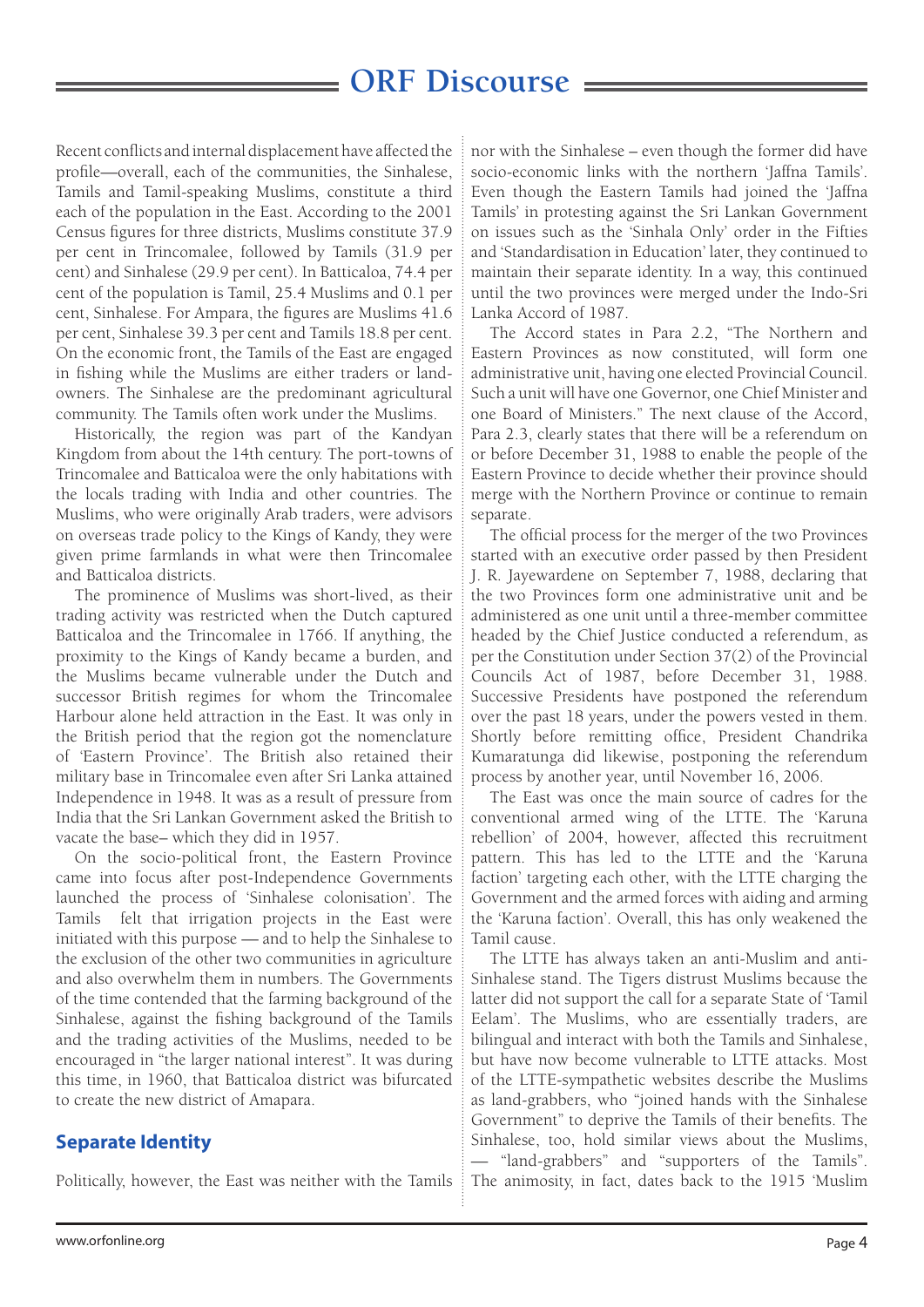massacre', scars of which still remain.

Now, after the 'Muttur incident' in which innocent Muslims were caught in the cross-fire of the armed forces and the LTTE, there are reports indicating the emergence of new Muslim groups in the East. This will make things difficult for the LTTE. Following the recent attempt on the life of outgoing Pakistani High Commissioner, Col Wali Mohammed, in Colombo, the LTTE claimed that Islamabad was supporting Islamic groups in the East. There are, thus, groups with international support in the East, and the LTTE would go to any length to stop them.

#### **Leadership Crisis**

For the Muslims of the East, both LTTE and the Sinhalese pose a threat. The Muslims have always lived on their own, and this isolation has left them without friends, and antagonised both the Tamils and the Sinhalese. The LTTE is on an all-out propaganda against the community beginning with the forceful eviction of Muslims from Jaffna in 1990, the 'Kattankudi mosque massacre' on August 31, 990, and the more recent incident when nearly 200 Muslims were killed in the Muttur battle between the Government troops and the LTTE. The community cannot forget the Jaffna evictions, when 100,000 Muslims were forced to leave their homes and businesses overnight with only SL Rs 500 in hand.

There is also no credible leadership for the Muslims of the East. The Sri Lankan Muslim Congress (SLMC), the mainline political party of the community in the island as a whole, has done very little work in the East. It is often said that leaders of the SLMC or, for that matter, other political parties of the Muslims, visit the East only for weddings, funerals or election campaigns. Mostly they are from other regions of the country and are based in Colombo. The absence of a credible Muslim political leadership in the East, while making the community physically vulnerable, has also opened up opportunities for external factors and forces to exploit sentiments, especially among the Muslim youth in the East.

The abduction and killing of the fishermen in the East have become a common affair. Given the presence and influence of the 'Karuna faction', it is not clear if it is the LTTE or the Sri Lankan Navy that is behind these incidents. The incidents have discouraged the fishermen from going out to sea, and thus affected their daily earnings. The farming community has not been left unaffected as both the armed forces and the LTTE have mined agricultural land indiscriminately, rendering it unsafe and unusable. The trading community is at the risk of being whisked at the check-points, separately maintained by the armed forces and the LTTE.

The Muslims of the East are not concentrated in any single town or village. They live in non-contiguous pockets far away from other communities. This has made the demand for a 'Muslim package' in power-devolution for the North and the East that much more difficult to address, as this would involve either immediate acceptance by the other two communities, or large-scale migration of the Muslims, which is not a practical proposition. For now, the SLMC has suggested the 'Pondicherry model' adopted by India, of enclaves-centric power-devolution, as a solution.

 The LTTE's ISGA proposals provide for inclusion of Muslim and Sinhalese members in the interim set-up without upsetting the majority. De-merger of the North and the East through a referendum, as and when held, could be another option. In such a case, the Eastern Muslims in particular would feel that they would be overdependent on the 'Sinhala South', and by extension, be at the mercy of the local Sinhalese.

#### **'Eelam War IV'?** Colonel (retd) R. Hariharan:

On the military front, the Sri Lankan armed forces have tasted success after a long gap. The LTTE revived hostility after Mahinda Rajapakse became President last year, basing their logic on his 'anti-federal' poll campaign. Despite denials, the failed suicide-bomber attack on Army Chief, General Sarath Fonseka, was a 'strategic blunder'. It gave the armed forces, smarting under humiliation after humiliation — including the absence of consultation on the ceasefire agreement (CFA) — an occasion to target the LTTE in a big way. The LTTE does not like peace. It is a war-machine, and it cannot come to terms with peace. Its over-confidence and the poor opinion about the armed forces are among the contributory factors to the current military reverses.

President Rajapakse is qualitatively different from his predecessors and has changed the agenda, from the Government's political initiative to a military equation, where the LTTE used to excel. The LTTE had set a July 24 deadline internally for starting military operations, and the European Union (EU) ban forced its hands to do something before the international opinion turned more hostile. The 'Maavilaru incident', involving a vital area linking Trincomalee and Batticaloa in the East, was thus a foregone initiative, particularly for testing the Government's response. The Sri Lankan Security Forces (SLSF) was cautious, and resorted to heavy bombardment using multi-barrel rocket-launchers (MBRL) purchased from Pakistan when halted by minefields. Despite denials, the LTTE suffered heavy casualties, but the fact that they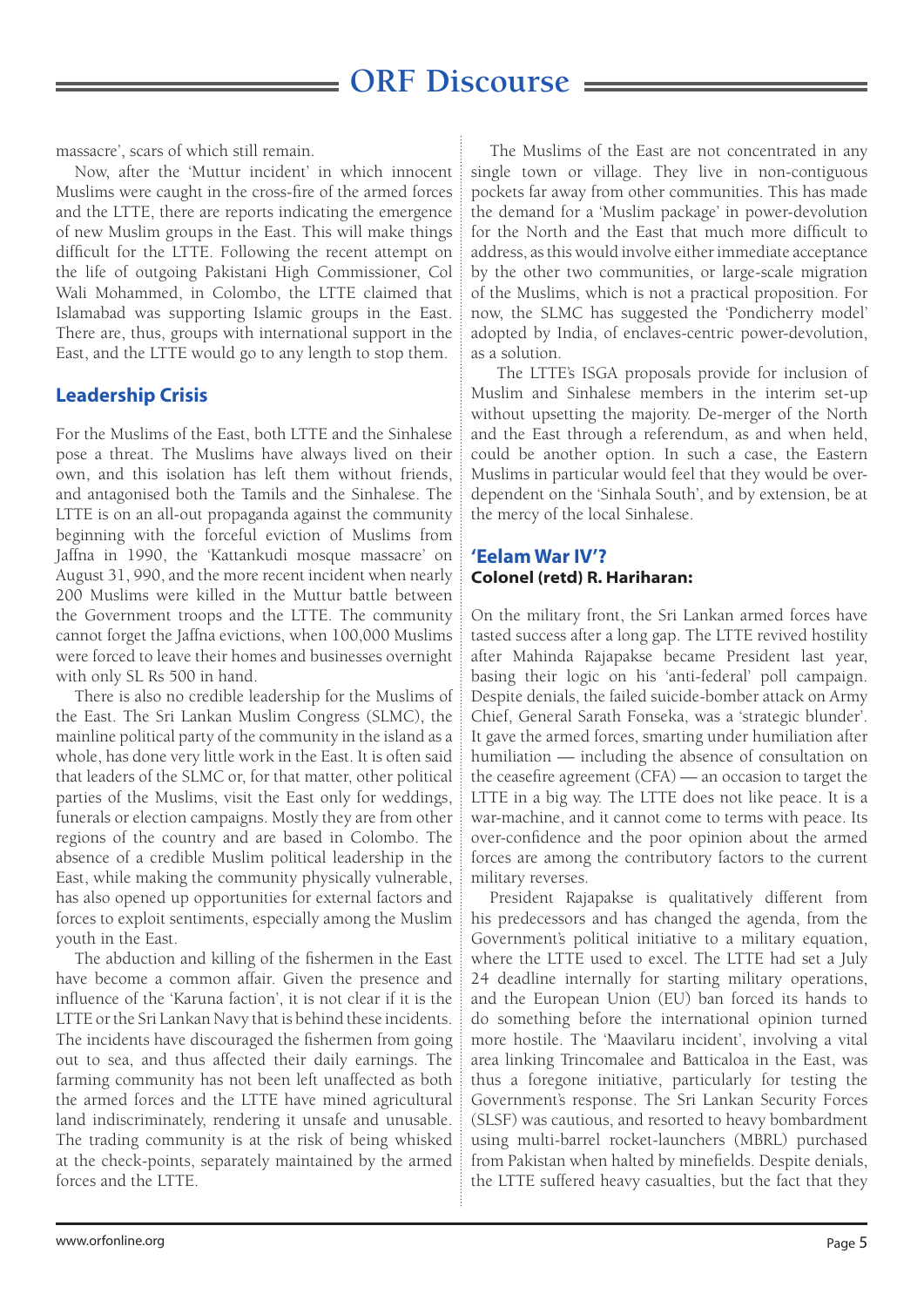withstood the MBRL was proof their defence, despite the Maavilaru sluice-gate falling to the SLSF on the fourth day.

### **Three-Pronged Offensive**

The SLSF's was a three-pronged offensive, and the LTTE's possible attempt to distract them by occupying Muttur did not help. The LTTE's decision to drive out the inhabitants of the Muslim-dominated area in the town, and opening fire on the SLSF only meant that the innocent population was caught in the cross-fire, in which the SLSF resorted to aerial bombing and heavy artillery fire. The armed forces could not be blamed in an insurgency operation of this kind.

In the Muttur-Sampur operations, also in the East, unlike in the past, the initiative rested with the SLSF. China Bay is a naval base; the airfield and the Fort Frederick army base are also nearby. Along with Fort Osternburg further on the west, these are important areas for controlling the traffic in the Trincomalee Harbour. In the China Bay, on the north of the inner harbour, the IOC tank-farm was not affected as it did not fall in the line of fire. The military operation in this area is difficult because of large water bodies affecting free movement and deployment of tanks. The SLSF resorted to aerial bombing and naval bombardment. Initially, they said it was only to silence the LTTE guns and that they would not occupy Muttur – but they have done so since. It is a clear violation of the CFA, which however has a cushion that if threatened, appropriate action could be taken.

The next operation was in Jaffna in the North, which is unlike other parts of Sri Lanka. It is mostly a dry-belt, involving urban warfare. Pooneryn, on the west bank of the Jaffna lagoon, is under LTTE control, and it is from here that the LTTE launched a three-pronged retaliatory military operation this time. It was a complex operation, requiring good communication facilities. Significantly, they used only 130-mm heavy guns with a range of 30-35 km, captured from the SLSF earlier. It is surprising that they have got the ammunition, but it is not known how long it would last for them to use frequently. Otherwise, they used only 85-mm mortars, indicating that they may lack heavy mortars.

In the end, the 'Sea Tigers' infiltrators hoping to capture the Mandaitivu naval base were eliminated, and 30-40 of their boats destroyed. On the Elephant Pass-Nagarkovil axis, the LTTE was stalled from capturing the Nagarkovil army defences, which would have linked to Vadamarachchi, bypassing Jaffna. While the LTTE established a foothold in Muhamalai initially after suffering heavy casualties, the subsidiary attack on Kilali

was repelled twice and the LTTE suffered heavy casualties. The key element in all this was the support that the army got from the Sri Lankan Air Force. The air support was very significant also for counter-bombardment of enemy artillery after pinpointing their location.

#### **Short Spurts**

Now comes the technical question: Is this, 'Eelam War IV'? It does not matter to which side they belonged, but 1000-1500 persons, including 300 soldiers and 600 LTTE cadres, have been killed since April 2006, and 2,20,000 civilians displaced, with the UN humanitarian agencies fixing a \$37-million budget for three months of relief. If this is not 'Eelam War IV', what is war? From now on, this war would be fought only this way, in short spurts, as both sides have realised that they do not have massive forces. The LTTE's losses are large compared to those of the SLSF, particularly considering their respective strengths.

Both sides are playing by different rules, unlike on earlier occasions. The SLSF will not attack the LTTE, but would wait for the latter to launch an attack on a new position that it was holding – then, go in for the kill. Even while maintaining the CFA as a façade, they will keep hitting wherever they want, with no concern about the human cost, or about refugees, or their ethnic identity. Both sides are issuing statements on peace to keep the international community happy, but neither is serious. Rather than wanting to occupy territory, they would go about killing each other's cadres. In the current operations, hardly any prisoner has been taken. In high-intensity wars, prisoners are not taken generally, as there would not be facilities to hold them.

On the military aspects of 'Eelam War IV', the SLSF has demonstrated better planning, improved defensive battle, good air support, and the use of multi-barrel rocket launchers, and creditable naval performance. This is really remarkable considering, in particular, the use of high-altitude Kfir fighters for close support to the ground troops. There were reports that Pakistani pilots were flying the Kfirs, but Pakistan does not have Kfirs, nor would the Israeli manufacturer let PAF pilots fly them. It is possible that unemployed pilots from CIS countries may have been employed, but the SLAF has some very good pilots who can do the job. The naval performance was a slow-offensive operation, either intentional or for battle-readiness of the cadets. This could even be a strategy of Gen. Fonseka, for the ground forces to take the battle forward after a lot of aerial pounding, with total disregard to casualties.

Surprisingly, the LTTE has exhibited weakness in planning conventional operations. At Maavilaru, the LTTE offensive brought the divided Sinhala groups together,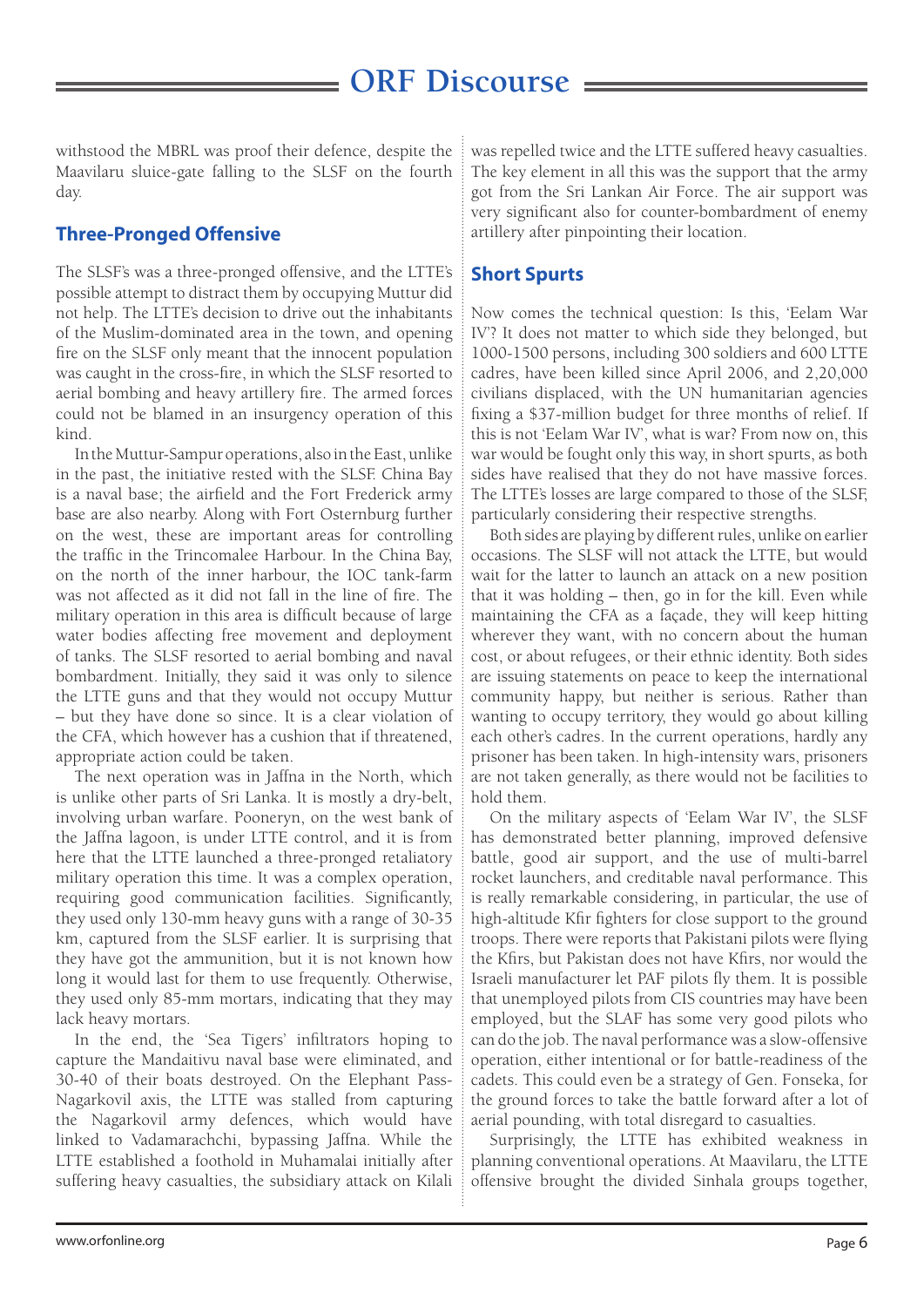behind the Government and the security forces. Elsewhere, when it launched the main offensive, the LTTE was short of forces. It has about 7000 cadres in the North. The LTTE has also exposed weakness in combining and coordinating conventional and non-conventional operations. The Sri Lankan Air Force (SLAF) has become its main problem, and as the recent arrest of 14 persons in the US and Canada shows, the LTTE is still shopping for 50 SAMs (surfaceto-air missiles). The last time they were similarly troubled by the SLAF, an LTTE suicide squad was sent to blast the Kattanayaka air base. One should not be surprised if they repeat something like that now.

#### **Sea Control off Sri Lanka** Commodore (Retd) R.S.Vasan:

For an island like Sri Lanka, 'sea control' is essential and in this 'sea denial' forms a part, as the latter is an easier strategy with only fewer assets needed for deployment. It is a potent strategy for weaker nations, and it is thus that Pakistan, for instance, is investing on submarines to enforce sea-denial. The LTTE is simultaneously looking at both sea denial and sea control; it also has a number of assets. Against this, the Sri Lankan Navy (SLN) has assigned to itself the role of the most vital defence force for an island-nation.

At times, the LTTE's 'Sea Tigers' is dubbed as a de facto navy. The need to provide logistic support to the cadres, for moving them from the North to the East, which has a disjointed land link, demands transport capability either by air or sea. The military capability of the 'Sea Tigers' is amazing in terms of inventory. They have logistic ships registered in Panama, Honduras and Liberia, which are also engaged in legitimate trade/traffic. The LTTE is also in possession of a fishing trawler fleet, which too is being put to dual-use, either for fishing or for picking up arms from Singapore, Thailand, Myanmar, or elsewhere. The 'Black Tiger' suicide-squads have men trained in maritime attacks. Their communication devices, which used to be modern, are becoming increasingly difficult to procure.

Under UNCLOS (UN Conference on the Law of the Seas), however, the LTTE has no claim to a legitimate navy to call its own. But in response to the categorical statement of the Sri Lanka Monitoring Missions (SLMM), 'Col' Soosai of the 'Sea Tigers' had this to say: "Even during intense war, we were able to establish sea-links with distant lands at our will. No party was able to stop us then…Now, the SLMM is advancing new explanations to label our sea movements as illegal." This is a very important indicator considering the large-scale illegal arms import by the LTTE, not only from South-East Asia but also from Africa. However, this has become a little

difficult now with an international squeeze being applied on all such transactions.

The failed LTTE attack on the passenger liner, *Pearl Cruiser II*, carrying 710 passengers, on May 11, 2006, was a serious incident, as its success would have had dramatic consequences. They also attacked *'mv Jet Liner'*, carrying 854 troops, called in the place of the slow and bulky *Pearl Cruiser,* on August 2, but this was thwarted again. In the past, the LTTE used to be successful in similar operations, but the Sri Lankan Navy and the Air Force have been able to predict a pattern and thwart the attacks. The LTTE is not in a position to catch the SLN off-guard, not any more.

Yet, both sides have lost at sea. Though the LTTE did sink *The dvoras* of the Sri Lankan Navy (SLN) in a suicide-attack, their losses have been heavier in comparison. Recently, on September 2, the navy sunk 12 of the 20 boats of the LTTE fleet, off Point Pedro. The SLAF also destroyed an LTTE boat-building yard, south of Trincomalee, and this would mean that Sea Tigers would not be able to put out more boats for conventional attacks and suicide-missions.

When we correlate the possible airstrips at Sampur with the ground offensive at Sampur, we can see how important the linkages are. From the point of ground offensive, Sampur has always been very important as it overlooks the entrance to the Trincomalee Harbour, allowing monitoring of sea traffic. It was quite easy to neutralise or sink a ship in the harbour, and make things difficult for SLN. The action at Sampur against the LTTE strongholds, therefore, was inescapable. This is what Lt. Gen. Sarath Fonseka, Chief of Army Staff, SLA, had to say: "The combined army, navy and air force operation launched Sunday was intended to safeguard the strategic Trincomalee harbour and navy base."

#### **IMO Restrictions**

A few factors have turned the tables on the LTTE in the present scenario. The first is the ban on the LTTE, imposed by India, the UK, the US, Canada, and now the EU, and also the freezing of funds in the West – making it difficult for the LTTE to continue getting the supplies even if had the money. More importantly, the restrictions on maritime movements, imposed by the International Maritime Organisation (IMO), mostly at the behest of the US after 9/11, have had their impact. Greater control in the form of International Ship and Port Security Code (ISPS) has made it much more difficult for bringing in cargo without proper scrutiny. Under the Proliferation Security Initiative (PSI), involving bilateral agreements between the US and other nations, American forces can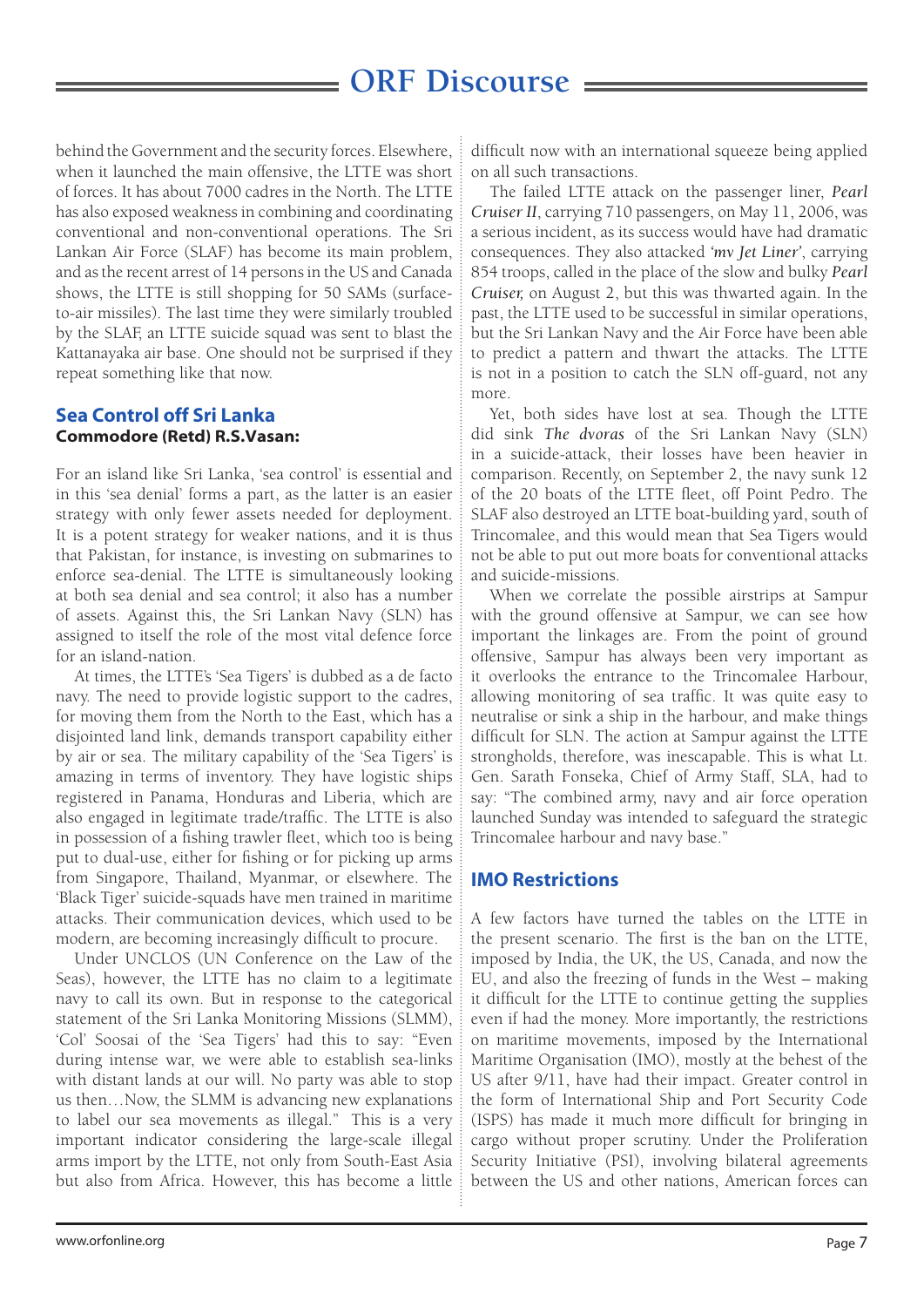now board and examine any vessel even on the high seas, to exercise contraband- control.

The Container Security Initiative (CSI), likewise prevents transport of contraband. The LTTE has a couple of ships with container facility, but ISPS has guaranteed against misuse. Where the LTTE is known to deploy lowtonnage vessels to escape some of the international codes, they have been targeted by SLN. The noose is only getting tightened. In the Sri Lankan context, whoever controls the seas will have the upper-hand.

Simultaneously, the shelf-life of the SA-7s, the Russian SAMs in the LTTE's possession, is over, and this should explain the Tigers' inability to counter the air-attacks of the Sri Lankan forces. Whatever they have left, reports say, are earmarked for the protection of Prabhakaran. Today, the Kfirs with the Sri Lankan Air Force do not have to fly high, to avoid ground attack. They can come low and fast, drop the bombs and get away. The SLAF is also using helicopters for aerial attacks with impunity, which could not have been imagined in the past. This explains the LTTE's desperation for procuring anti-aircraft missiles at any price. The LTTE is looking for anti-tank weapons, unmanned aerial vehicles (UAVs) and modern communication devices so that they could achieve a breakthrough some day in the not too distant future.

Geographically, the security of 'Tamil Eelam' is interlinked to that of the adjoining seas. "It is only when we are strong on the seas, and are able to break the dominance of the enemy, will we be able to retain the land areas we liberated, and drive our enemies from our homeland," Prabhakaran said sometime in 2000. This explains the creation of their maritime force and infrastructure, including the boat-building yard, etc. The LTTE has been well-versed and well aware of the need to have sea-control, and it also has been working towards having the constituents of such sea power in its armoury.

#### **Intelligence-Sharing**

The India-Sri Lanka defence agreement has not been signed, but at the unofficial level, a lot of exchanges appear to be taking place between the maritime forces of the two countries. Intelligence on the shipment of arms and ammunition, and the movement of ships is perhaps being exchanged. Officers of the Indian Navy have quarterly meetings with their Sri Lankan counterparts on the International Border Line (IBL), to review the security scenario and to arrive at mechanisms for coordinated action. There are informal arrangements, high-level visits, and a lot has happened for SLN to get more information than in the past. Even the 'Sethusamudram Project' could be a facilitator for greater sea control, but there need be no

concern about the possibility of LTTE sinking their targets in the canal.

For India, the investments at Trincomalee are very important from the strategic point of view, and they need to be protected. The SLN, SLAF and the Government of Sri Lanka are quite clear that Trincomalee continues to play a very important role in not just economic development, but also in various other aspects of governance, investment and strategy.

The 'Pakistan card' needs to be considered, though it is not very new. Earlier, it used to be the 'China card', of China building a base at Hambantotta, but the 'Pakistan card' is now taking centre-stage. This is a serious matter. The point is, if India is not willing to arm the Sri Lankan Government, for reasons right or wrong, the latter would naturally go to whoever is willing to give them arms. Pakistan was willing to do so, to score points over India and to gain a foothold in the island.

If Pakistan had refused, Sri Lanka would have gone to any other country that was willing to replenish its arms stocks. In this context, the influence and linkages of the ISI, to ferment trouble in southern India, have also been analysed, and the profile of Pakistani appointees, and their involvement with SLAF, needs to be studied closely.

#### **The Indian Dilemma** Dr V Suryanarayan

Elements of both continuity and change in India's Sri Lanka policy, especially towards the debilitating ethnic crisis, can be discerned from the Annual Report of the Ministry of External Affairs, 2000-2001 : "India consistently reiterated its commitment to the unity, sovereignty and territorial integrity of Sri Lanka and to a peaceful political process as being the only means of achieving a lasting peace, through a negotiated settlement, which would meet the aspirations of all elements in Sri Lankan society". A more forthright assertion of Indian stakes in the unity and territorial integrity of Sri Lanka contained in the Joint Statement was issued at the end of Prime Minister Ranil Wikramasinghe's visit to India in the third week of October 2003. Another statement, issued by the Ministry of External Affairs in August 2005, was a matter-of-fact description of Indian stakes.

As war clouds are gathering over Sri Lanka, pressure is mounting on the Indian Government to play a more active role. This demand cuts across political lines. The Sri Lankan Government's hopes were articulated by President Mahinda Rajapakse in an interview to India Today: "I have been repeatedly requesting the Indian Government to play a much bigger role in helping Sri Lanka solve its crisis… We need India's help in the seas around Jaffna and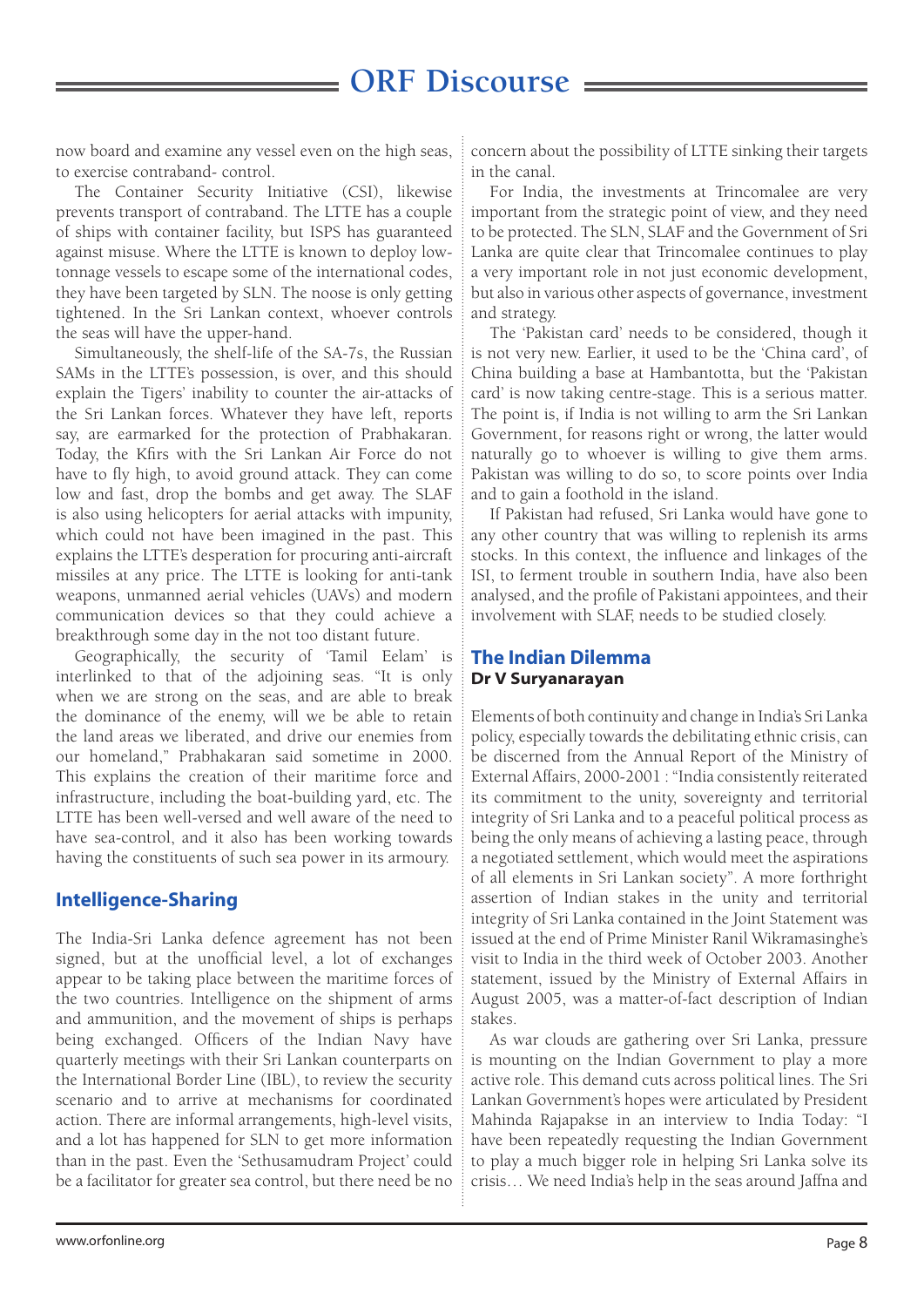Trincomalee to prevent arms for terrorists being smuggled into our country. We make a special appeal to India's Tamil leaders to take the initiative and help the misguided though small section of our Tamil population to unite for a peaceful solution to the problem." The Tigers have been requesting India to forget the past and adopt a pro-LTTE policy in the ethnic crisis. What is more, Tamil Nadu is once again getting drawn into competitive politics with the pro-LTTE forces championing the cause of the Tigers and the DMK State Government walking a tight-rope—of maintaining good equation with the Centre without being seen as pursuing an anti-Sri Lankan Tamil stance.

#### **Love-Hate Relationship**

For India, the past still weighs heavily on the present, and the dilemmas, unless resolved amicably, will continue to cast their long shadows on the Indian foreign policy establishment. What are these dilemmas? Is it the lovehate relationship that has characterized India- Sri Lanka relations in the past? Is it the obvious asymmetry – size, population, economic resources, and military power – between the colossus in the north and the small island in the south? Is it the 'Tamil Nadu factor', which has vitiated the relations between the two countries? Is it the 'IPKF misadventure' in Sri Lanka? Is it the internationalisation of the ethnic conflict, with external powers like United States, Pakistan, China and Japan playing an increasing role in India's immediate neighbourhood?

In the course of a visit to Ceylon in 1927 to popularise khadi, Mahatma Gandhi rightly referred to Ceylon as India's 'daughter State'. Prime Minister Jawaharlal Nehru stated in the Lok Sabha on May 15, 1954, "We want an independent Ceylon and a friendly Ceylon. In every sense, Ceylon is nearer to us than any other country – culturally, historically, linguistically, and even in the matter of religion…Why should we look with greedy eyes on Ceylon? We do not. But the fact remains, there is fear, and because there is this fear, I would beg this House not to say at any time, things which might add to that fear… We should treat and continue to deal with Ceylon in a friendly way, even though Ceylon's response might be unfriendly,"

It is the tragedy of India-Sri Lanka relations that instead of reciprocating the goodwill, several Ceylonese leaders resented the mention of close co-operation. According to Prime Minister Sir John Kotelawala, "The day Ceylon dispensed with Englishmen completely, the island would go under India." He regarded the membership of the Commonwealth "as the first insurance against any possibility of aggression from quarters closer home". In more recent times, the induction of the IPKF, at the

invitation of President Jayewardene under the Indo-Sri Lanka Accord, 1987, enabled the Sri Lankan army to devote itself completely to counter the JVP threat. The military marginalisation of the LTTE, accomplished at heavy cost of men and material, did not earn for India the corresponding gratitude of the Sinhalese. On the contrary, it gave a fillip to Sinhala-Buddhist chauvinism and provided justification for the argument that Sri Lanka would soon become the client State of its hegemonic neighbour. The Premadasa Government even gave money and weapons to fight the IPKF.

#### **'Monumental Tragedy'**

LTTE ideologue Anton Balasingham's description of the assassination of Rajiv Gandhi as a "great tragedy, a monumental, historical tragedy", in the NDTV interview in June 2006 has to be viewed in the context of the LTTE's desperate attempts to regain sympathy and support in India, especially in Tamil Nadu. As the memory of Rajiv Gandhi's assassination has started fading, the pro-LTTE forces in Tamil Nadu have become more vocal in their criticism of Sri Lankan government and admiration for the prolonged struggle waged by the LTTE. In the NDTV interview, Balasingam requested the Government of India and the people of India "to be magnanimous to put the past behind and to approach the ethnic question in a different perspective".

Balasingham's statement was a reiteration of what he and Prabhakaran said in the news conference held in Kilinochchi in April 2002. In Kilinochchi, Balasingham underlined the role of India in the resolution of ethnic conflict: "Without India, this problem will not find a permanent settlement. India is the regional super-power and we need India's backing and support… We do not want to have any unfriendly relationship with India because we have suffered a lot as a consequence of the contradictions between India and the LTTE. So we want to renew our friendship and engage in a positive relationship with India".

Balasingham added: "As a race of people, we are Tamils and we have our roots in India. India is our fatherland. So whatever happened in the past, we are not going to entertain any unpleasant memories". Recent events in Tamil Nadu should be a matter of serious concern. The unanimous resolution passed by the Tamil Nadu Legislative Assembly, condemning the killing of innocent children in aerial bombings and the demonstration led by Vaiko before the Sri Lankan High Commission in New Delhi illustrate that the ethnic conflict in Sri Lanka is likely to become a major political issue in the politics of Tamil Nadu.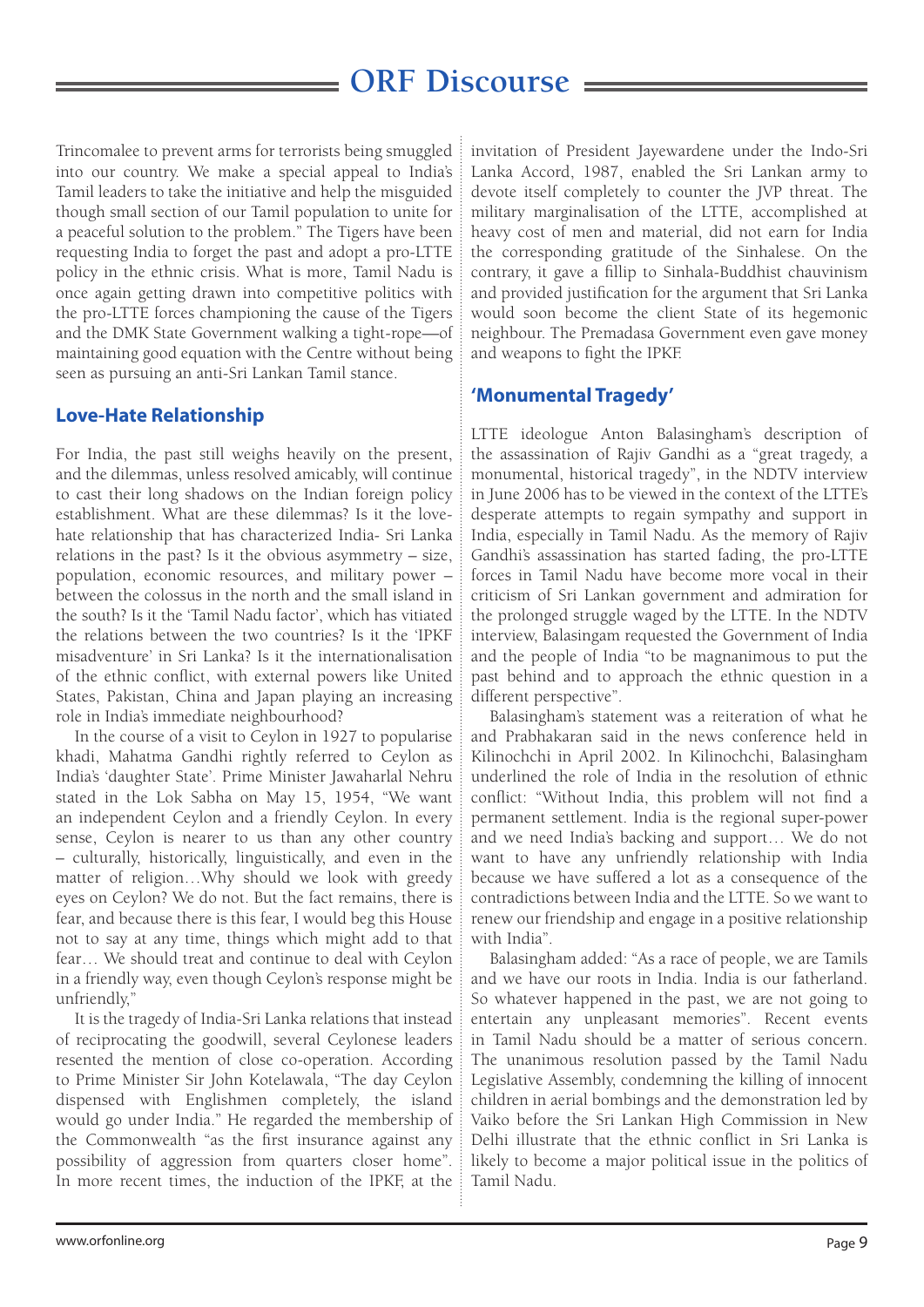The internationalisation of the ethnic conflict and the self-imposed restraint on the part of New Delhi has created a situation where, in India's immediate southern neighbourhood, external actors have started playing a major role. The US, Japan, China, Pakistan and member-States of European Union are fishing in troubled waters of Sri Lanka. Since New Delhi has expressed its unwillingness to provide arms, naturally Colombo has approached countries that are willing to supply arms. The increasing involvement of US and Pakistan in Sri Lanka should be a matter of serious concern for New Delhi. While at present there is convergence of interests between India and the US in combating 'LTTE terrorism', it must be kept in mind that the US foreign policy, during recent years, has oscillated sharply between excessive military involvement and disengagement.

#### **Pakistani Involvement**

The Pakistani involvement in Sri Lanka should be a matter concern from the point of view of Indian security. According to B. Raman, one of India's leading experts on strategic affairs, there has been "clandestine" co-operation between the Pakistani Air Force and the Sri Lankan Air Force. The Muslim community in Sri Lanka is also slowly getting 'radicalised' under the influence of the Inter-Services Intelligence (ISI). A strong ISI presence is likely to lead to the infiltration of Lashkar-e-Toiba into the island. This would provide Pakistan an opportunity to infiltrate and sponsor jehadi terrorism in south Indian states.

The emergence of the 'Sea Tigers' as a credible fighting force in India's immediate maritime neighbourhood should be a matter of serious concern for India. The Sri Lankan and foreign intelligence agencies estimate the strength of 'Sea Tigers at around 2,000-3,000 cadres. They have acquired the latest equipment from several countries in Asia and Europe to enhance their fighting capabilities. According to an LTTE publication, the cadres include specialists from disciplines ranging from marine engineering to naval architecture. A few years ago, *Jane's International Defence Review* pointed out that the Sea Tigers have "taken on the Sri Lankan Navy with unprecedented success". A recent publication of the Woodrow Wilson School of Politics and International Studies reckons that the 'Sea Tigers' have destroyed 35 to 50 per cent of the Sri Lankan Navy's coastal craft.

#### **External Sovereignty**

Since March 2003, the LTTE has begun articulating its 'rights' over the seas. Prabhakaran demanded a de facto naval status for the LTTE, and in its proposals for an interim self-government authority (ISGA), the LTTE has demanded control over maritime resources, and the right of access and exploitation over them. If Colombo were to ever accede to these demands, which is a remote possibility, two-thirds of Sri Lanka's coastline would come under the control of the LTTE. As far as the Palk Bay is concerned, the 'Sea Tigers' dominate the entire coastline, excepting the outer islands in the Jaffna peninsula and the Mannar island, which continue to be under the control of the Sri Lankan Navy. As M. Rasgotra, the former Indian Foreign Secretary, has rightly pointed out, some parts of the ISGA proposals, especially those relating to control of the seas, are not relevant "to internal self- determination, but are an aspect of external sovereignty".

In this connection, two points are worthy of consideration. First, immediate talks should commence between the two countries at the highest level and provision should be made for a joint naval presence in the island of Kachchativu, which would enable the two navies to monitor the movement of the 'Sea Tigers' in the Palk Bay. It would also relegate the controversy regarding the ownership of the island to the background. Equally important, Colombo's willingness to consider proposals for licensed Indian fishermen to fish in Sri Lankan waters, as agreed to in July 2003, should be pursued in right earnest. In return for such facilities, as a quid pro quo, Sri Lankan fishermen could be permitted to fish in Indian Exclusive Economic Zone on the same terms and conditions. The Tamil Nadu Government should be concerned that the Tamil Nadu fishermen who regularly poach into Sri Lankan waters in the Palk Bay area are at the mercy of the Sea Tigers, who, in 2002, took a huge ransom to release the fishermen and their boats, which were caught poaching in Sri Lankan waters.

There is increasing realisation among the Sri Lankan authorities that the Indian political and constitutional model can provide meaningful solutions to the complex problems facing various ethnic groups. It is necessary to highlight the fact that despite the limitations, the 13th Amendment to the Sri Lankan Constitution, following the Indo-Sri Lanka Accord, for the first time in the history of the island, provided for devolution of powers to the Provincial Councils. It is also necessary to find satisfactory democratic solutions to satisfy the aspirations of smaller ethnic groups like the Muslims and people of Indian origin.

Can the 'Indian model', which provides for autonomous districts, be replicated in Sri Lanka, to address the Muslim aspirations? Similarly, if the aspirations of the 'Indian Tamils' who are a non-territorial minority, are to be met, there must be devolution from provincial councils to Pradeshiya Sabhas. Can the Governors be vested with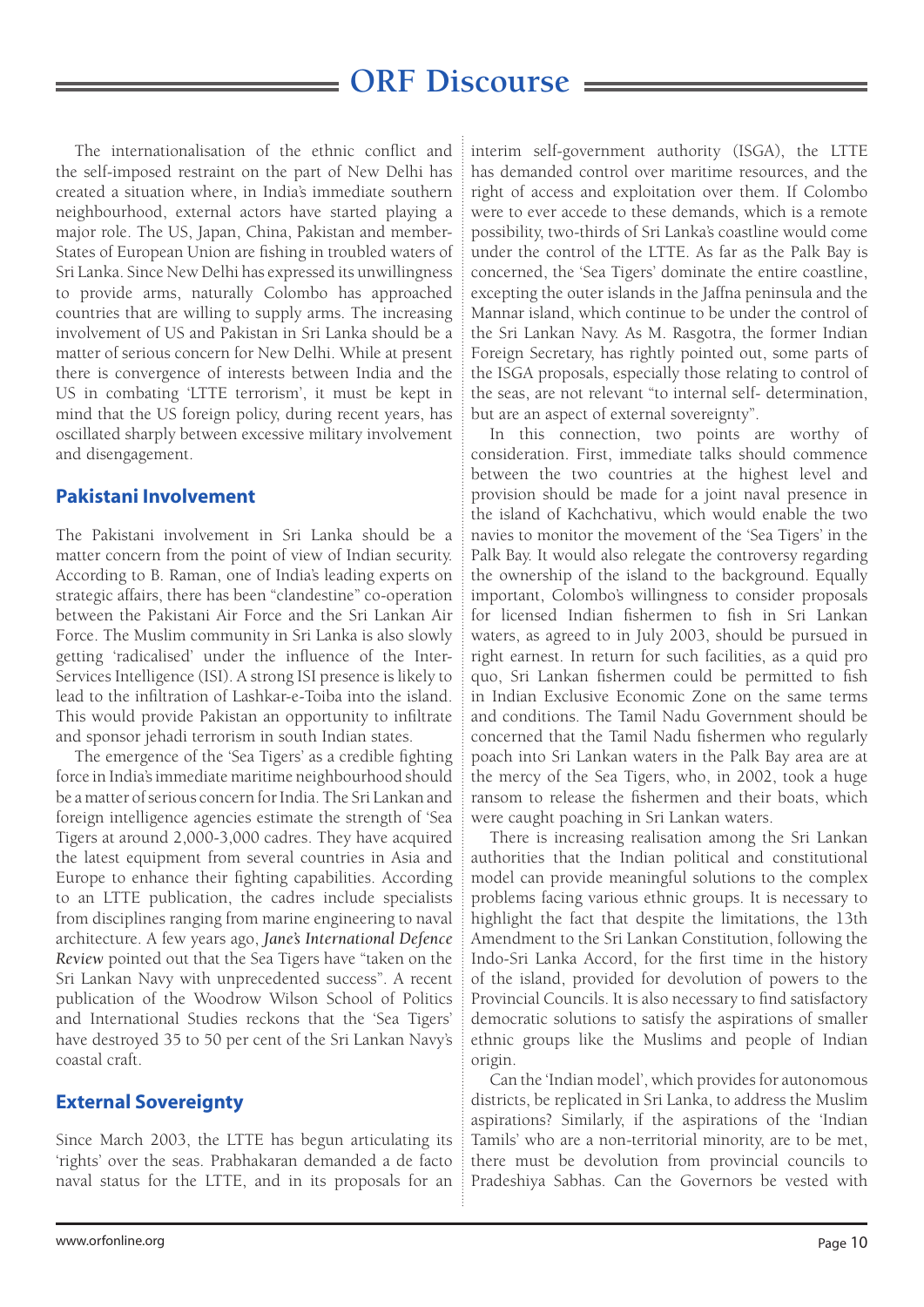special powers to protect the interests of the 'Indian Tamils'? Can the community have some sort of veto power when legislations are introduced affecting their religious and social practices? Here again, the 'Indian model' can be relevant. Since the Muslims, and especially the 'Indian Tamils', do not have adequate legal expertise, the nongovernmental organisations in India can come to their assistance, study their problems and suggest ways and means for incorporation in the constitutional settlement.

#### **Siamese Twins**

For India, Sri Lanka is not just another country. What happens in the island will have its immediate consequences in India, especially in Tamil Nadu. The LTTE's ISGA proposals, if accepted in toto, would create a virtual State. Given the track-record of the LTTE, especially its role in the assassination of Rajiv Gandhi and it being a banned terrorist organisation, we cannot have any truck with the LTTE, nor have any sympathy for its style of Pol Potist politics. Terrorism expert B. Raman has said that India "should work for an LTTE minus Prabhakaran". This may be difficult, but India must start taking steps for the emergence of democratic alternatives to the LTTE.

Given the track record of the LTTE in Tamil Nadu and its policy of exploiting the political contradictions in the State to its advantage, in the present context of coalition politics in New Delhi, the role of Tamil Nadu Chief Minister M. Karunanidhi in India's Sri Lanka policy becomes extremely significant. Karunanidhi should naturally be wary of supporting the LTTE. India, especially Tamil Nadu, must distinguish between the LTTE and the genuine grievances of the Tamil people. Only by adopting such a stance can the Sri Lankan Tamil cause be rescued from the clutches of the pro-LTTE forces in Tamil Nadu.

#### **Tamil Nadu Factor** S Murari:

The absence of a consensus has been a constant aspect of the 'Tamil Nadu factor' with regard to the 'Sri Lankan issue'. From the Sinhalese side, the history of 'separatism' in Tamil Nadu is also over-rated. Whenever there is a strong Centre in India, the regional parties always towed the line, and whenever there is a weak Centre, they assert themselves. Inside Sri Lanka, if Prabhakaran were to be neutralised that would not assure any end to 'Tamil nationalism'.

Whatever be the reason/motive for India arming the Tamil youth of Sri Lanka in the Eighties, it introduced the 'gun culture' in Tamil Nadu. It has died down only now, 15 years after the assassination of Rajiv Gandhi. Some of the violent incidents at that time included the 'Madras Airport blast' of 1984, in which 35 persons were killed, the 'Mahalingapuram incident' in which two Sri Lankan Tamil leaders, Douglas Devananda and Sri Sabaratnam fought over a local dispute in their country, the 'Pondy Bazar episode' involving Prabhakaran, and the 'Padmanabha killing', apart from the killing of Sri Sabaratnam; in 1986 a train was derailed, a bomb went off in Madurai airport, a TV tower was blasted, and the Nehru statue at the Kathipara Junction in Chennai damaged. These incidents showed that the militants were being sucked into the local politics.

In 1986, then Tamil Nadu Chief Minister, the late M. G. Ramachandran, under pressure from the Centre, ordered the seizure of all weapons of all militant groups when Prabhakaran was made to come to Bangalore to talk to the Sri Lankan Government representatives on the sidelines of the SAARC conference at Bangalore, Prabhakaran laid the condition that he was willing to go to Bangalore only if his entourage's arms were restored. In the process, not only their weapons but even those of other Tamil militant groups were handed over to the LTTE. Anton Balasingham, the LTTE ideologue, was of the opinion at the time that the confiscation of the communications equipment was a serious attempt at undermining Prabhakaran's leadership. It showed how insecure the LTTE felt.

Prabhakaran went back to Jaffna in 1986, never to come back. When the Indo-Sri Lanka Accord was signed in 1987, he felt that India should have been a guarantor, and not a signatory. But the situation at the time was such that the Government of Sri Lanka could not have been expected to keep its promises unless India directly entered the picture. When IPKF entered the scene, the entire population turned against them at the instigation of Prabhakaran. He convinced them that India was there only to protect its own interests.

M. G. Ramachandran (MGR) as Tamil Nadu Chief Minister supported the Indo-Sri Lanka Accord, and sent State Minister, Mr S. Ramachandran, to witness the signing ceremony in Colombo. At the time the Accord came into existence, the Tamil Nadu population, and even the Sri Lankan Tamil population, was all supportive. They were not bothered about the finer and final contours of the Accord, they just wanted a peaceful settlement and the Accord was a hope in that direction.

When Prabhakaran rallied for peace and was talking to MGR, Rajiv Gandhi and the others—it was seen as a sign of weakness. The IPKF-LTTE engagement continued till 1989-90, and in between, when Tamil Nadu was under President's rule after MGR's death, Prabhakaran's wounded aide, Kittu, was sought to be deported. Yet, the Dravidar Kazhagam and others went to court on his behalf, and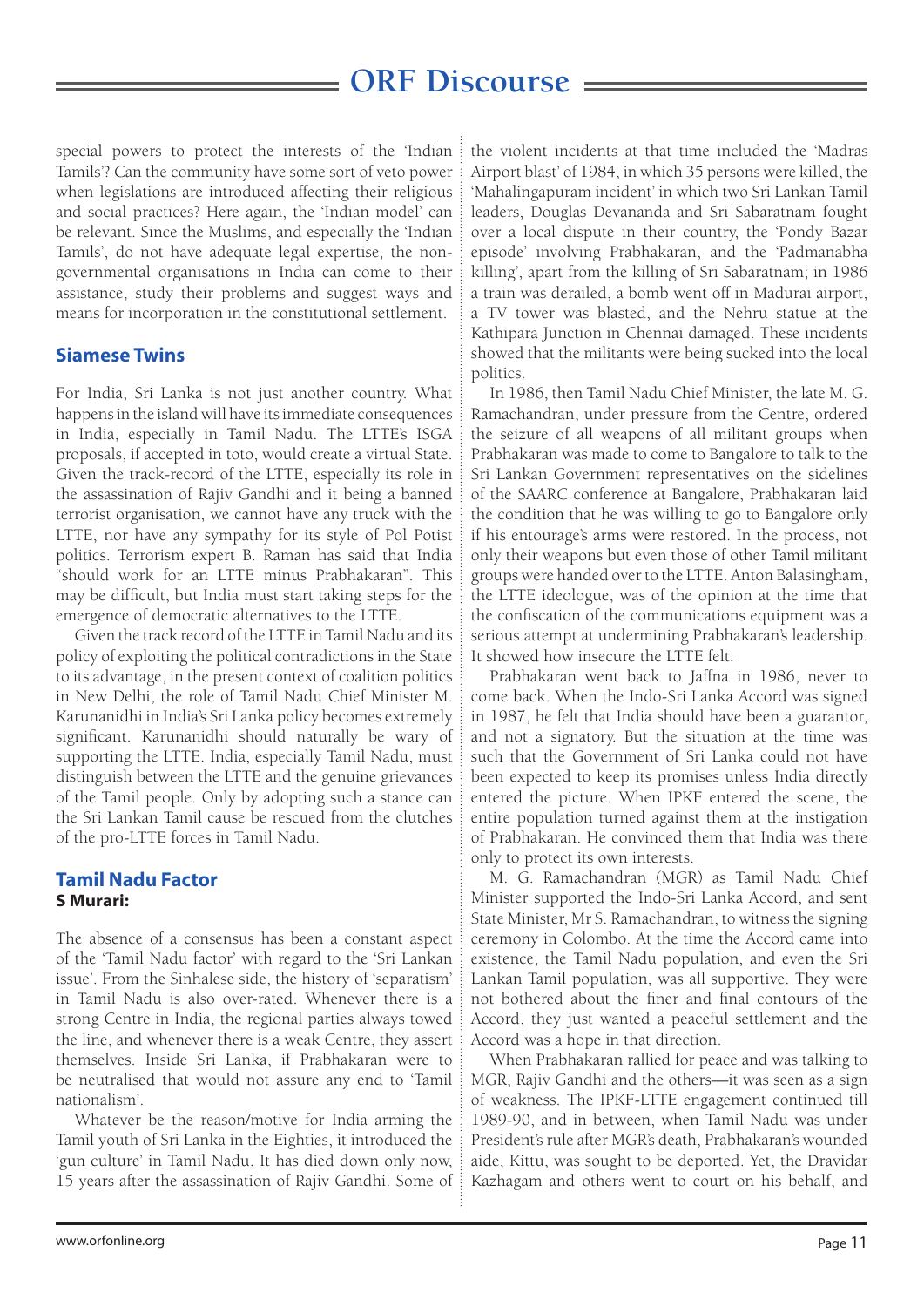said that the wounds of Kittu and others were fresh and needed medical care and healing. The Sri Lankan Army was not in the picture, indicating that the IPKF was involved, instead. This was the kind of support that the LTTE enjoyed even when they were fighting the Indian Army, the IPKF. Karunanidhi as successor-Chief Minister, when in Delhi in the midst of the 'Padmanabha killing', reportedly pleaded with the Prime Minister that medical treatment be extended to the LTTE cadres, fighting the IPKF. This would have been unthinkable in any other country.

It is now opined that when Karunanidhi paid a courtesy call on Prime Minister Rajiv Gandhi in February 1991, the latter had reportedly asked him to try talk out the issues with Prabhakaran and find a way out. It is made to appear that Rajiv Gandhi wanted a political settlement. That was not the case, because with Premadasa winning the Sri Lankan presidential elections on the plank of sending back the IPKF – he thought that was the only way to contain the JVP – the Indian Army had started pulling back. So when Karunanidhi met Rajiv Gandhi, in all probability all that the Prime Minister wanted was to use his influence with the LTTE for some sort of a settlement, facilitating an honourable way out for the IPKF.

#### **IPKF Withdrawal**

When the IPKF was in Sri Lanka during Rajiv Gandhi's premiership, Karunanidhi maintained a very low profile. Then in November 1989, when V. P. Singh came to power and DMK's 'Murasoli' Maran became a Union Minister without the party having a single seat, the Prime Minister left the entire matter to Karunanidhi. The Chief Minister then held talks with a whole lot of Sri Lankan Tamil leaders. It was in this period that the IPKF pullout was completed. It also resulted in anti-LTTE cadres and others coming back to Tamil Nadu as refugees. As Chief Minister, Karunanidhi did not want them in Tamil Nadu, he asked them to be sent to Dandakaranya instead, fearing some kind of fallout in the State. Then, when the last contingent of the IPKF came back, Karunanidhi refused to receive them, saying that the Indian Army had killed Tamil youth and raped their women in Sri Lanka. He followed the LTTE propaganda, hook, line and sinker. It was fashionable for him to support the LTTE as it was fashionable for the Jaffna Tamils to support the LTTE.

It was not only Karunanidhi from among Tamil Nadu politicians who said as much. During the provincial council elections under ceasefire conditions in Sri Lanka in 1988, the LTTE was playing Vaiko's speeches, referring to the Indian Army in similar terms. The campaign went to the ridiculous extent of ethnic-profiling the IPKF, to

whip up chauvinism. After the dismissal of the DMK State Government in January 1991, 'Murasoli' Maran said that the Indian Army was not a holy cow, and likened the IPKF induction to the US involvement in Vietnam. He said he was a critic of the IPKF induction, and not of the Indian soldiers dying in battle. This was the pervasive atmosphere in Tamil Nadu at the time, which emboldened the LTTE to come here and assassinate Rajiv Gandhi in cold blood.

#### **Defining Moment**

Yet, this was also the defining moment in the history of Tamil Nadu's involvement in the Sri Lankan struggle. In the elections that followed, the DMK won just one seat, that of Karunanidhi, in the 234-member State Assembly, and none at all from the 39 Lok Sabha seats. This was the mood of the Tamil Nadu people, which has not changed even now. They will not give any quarter to terrorism, regardless of what the political leaders may be talking about.

Given former Chief Minister and Opposition AIADMK leader, Jayalalithaa's consistent opposition to the LTTE, and Chief Minister Karunanidhi's ambivalence, who are the people that are left? PMK founder S. Ramadoss, whose party shares power at the Centre, is again ambivalent. Dravidar Kazhagam General Secretary K. Veeramani is keeping quiet and has not issued any statement this time. You then have pan-Tamil, pro-LTTE leaders like MDMK's Vaiko, Pazha Nedumaran and Thol Thirumavalavan, who do not have any real stakes in power.

The people of Tamil Nadu will never want a return to the past. No political party has made Sri Lanka an issue since the assassination of Rajiv Gandhi in 1991 and the situation has not changed now. This is true of the people of Tamil Nadu, as well.

#### **Discussion**

#### Ramachandra Sundaralingam (ex-SL Police & Interpol) :

Speaking from interactions with Sri Lankan Tamils, from Jaffna, Mannar and Batticaloa, they would be happy living under the Government than the LTTE. Their reason is that the "LTTE will not tolerate dissent". All in all, the situation in Colombo is explosive, and it could become a prime target. This is a problem that needs to be settled by India, and Tamil Nadu too has a major role to play. People can say that India can be the outsider but I personally feel, having been a Sri Lankan police officer, having been associated with a lot of Sri Lankan politicians, India has a major role to play, as well as Tamil Nadu, in solving the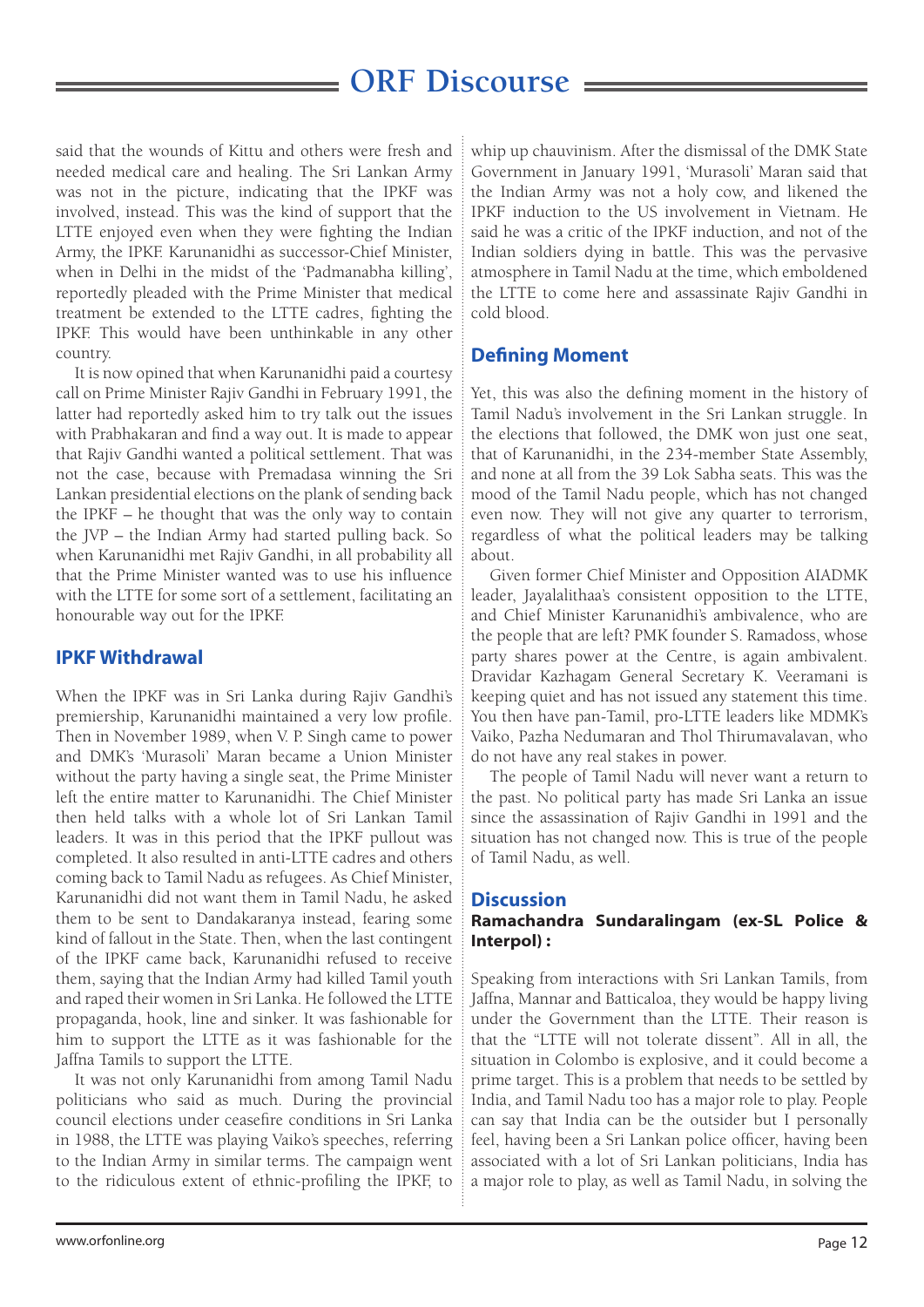problem in Sri Lanka.

#### Sreedhar Rajan (Social Activist):

The possible emergence of a 'soft-LTTE' is anathema to the LTTE, and Prabhakaran is not known to countenance such ideas. If it were so, what has LTTE got to show in terms of proving it has become soft? Is there a way to negotiate with an LTTE that goes beyond Prabhakaran, as had happened to other cult figures like Yasser Arafat? Likewise, how long should Sri Lanka wait for the emergence of a 'S consensus'?

#### V. Ramamurthy (IAS Retd):

Language, which was meant to be an instrument of communication for making people come together, instead, has divided people. Considering that we are interested in a peaceful Sri Lanka, considering that we are interested in a neighbour whom we'd like to help, who we would like not to be a hindrance to us, how do you consider the use of force, including diplomatic force, as a possible way for arriving at a solution?

#### **Oslo Formulation**  K Venkataramanan (The Pioneer):

The statistics that we are familiar with say that the Sinhalese constitute about 72.5 per cent of the population, and the Tamils about 12.5 per cent. The 18 per cent figure is the total of 'Tamil Hindus' and 'Tamils of Indian Origin', but even then I do not think we should go by this.

At Oslo, the Muslims were very much on board, even though the LTTE had not formally recognised them as a party on the head-table, and Mr Rauf Hakeem, who was there as a member of the Government delegation, represented the community. The 'Oslo formulation' was largely a product of the thinking of the two parties, roughly modelled and probably inspired by the 1987 Accord. It just said that the Tamils would have a right to internal self-determination, and on that basis explore the possibility of a 'federal solution'.

In the rest of Sri Lanka, there is resistance to the very idea of federalism, for it to be considered for the Provinces other than the North and the East. The word 'devolution' was used only as a via media, and Tamils, in turn, dislike the idea of devolution. The idea of federalism or some sort of power-sharing arrangement is very much present in the 1987 Indo-Sri Lanka Accord, and enforced by the Constitution 14the Amendment. The Provincial Council system is meant for the whole country, but ironically because of the 'ethnic war', the North and the East, for which the amendment was meant, do not have a provincial government. Other provinces have provincial councils,

but they too are only glorified civic bodies. As a solution to the current impasse, the provincial councils can be expanded, to arrive at some sort of a federal structure, for all the provinces. Whenever anyone talks about a solution, whether it is devolution or federalism, they largely mean a second tier of government.

Now, there is an emerging area of thinking that this by itself may not really solve the problem. There is a feeling about the 'historical discrimination' against the Tamils for whom even government records and court papers are only in Sinhala, a language that most of them do not read or write. How can this be solved in the Sinhala-majority Provinces, and vice-versa, under a federal or co-federal setup? The majority of the Tamils, it should be remembered, live outside the North and the East – only about 48 per cent of the Tamils live in these two Provinces.

#### Col Hariharan :

Next to India, Sri Lanka has the largest number of internally-displaced persons. Over 200,000 people, Tamils, Muslims and Sinhalese, who have not returned to their homes. The LTTE threw out even Sinhalese from Jaffna, and according to UNCHR, another 200,000 people have joined the ranks of IDPs since April 2006, taking the total close to half a million.

The situation is different now from the one in 1987, when the LTTE was on the run. It was being threatened even in Jaffna, and luckily for the LTTE, the Indian Air Force rescued it with the air-drop operation – which is also a major grouse of SLA. In fact, the LTTE has never won Jaffna – it just occupied the town when the IPKF left, but pulled back when attacked by SLA. There is no point in putting two dozen LTTE cadres when SLA is advancing with 1000 soldiers, and making them cannon-fodder. This is also why they shot Muslims, and this is their big weakness.

#### K Venkataramanan (The Pioneer):

The LTTE gathered the Muslim civilians in front of the Al Arabiya School and the local mosque, and fired rockets at SLA. As they had hoped, the SLA's retaliatory fire hit the civilian cover.

#### Col. R Hariharan:

In 1989, the Muslims did not feel insecure, but today, thanks to the LTTE, the community has rallied together. The next time it will not be so easy for them to be thrown out. There is the Muslim Regiment also being raised in the SLA and that is also a point to be considered. It is not a good suggestion but the SLA is raising it.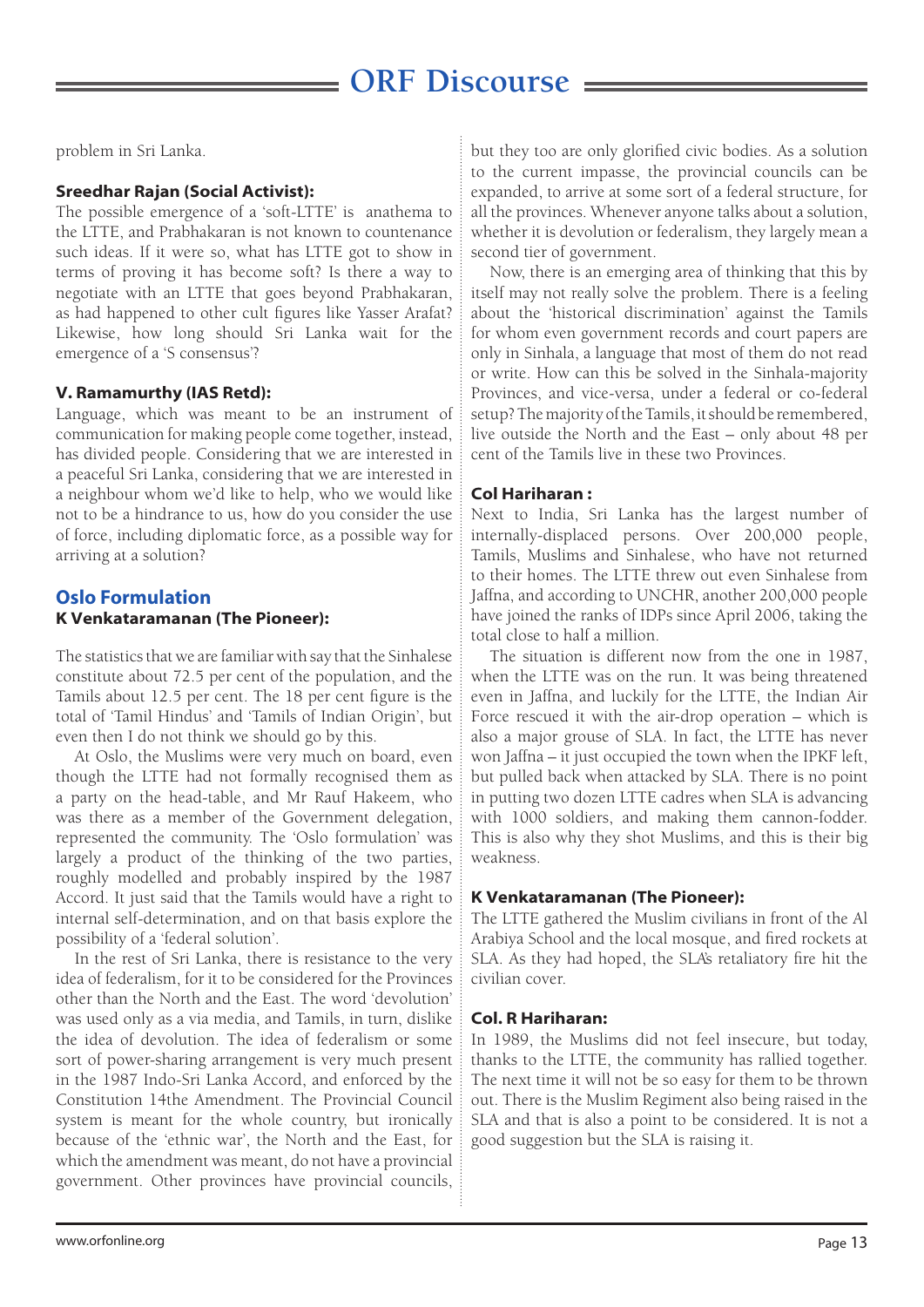#### **State and Nation** Dr V Suryanarayan:

On the concept of State and nation, over the last two decades, one tendency is for existing States to cede their sovereignty to come together, as in the case of European Union. There is also the equally important tendency, which the western scholars do not mention, of some existing States disintegrating. Most of the States were artificial creations of a colonial legacy, and were not nation-States but only States that had resolved to stay together. The disintegration of the Soviet Union, the revolutionary and the counter-revolutionary developments in Eastern and Central Europe, and Yugoslavia are the precedents that the LTTE draws encouragement from.

On the question of demography, populations of any country can be divided on several counts. In Sri Lanka, the Census figures cite only two Tamil groups, the 'Sri Lankan Tamils' and the 'Indian Tamils'. The Muslims, though Tamil-speaking, are identified on the basis of religion, not language. Therefore, the LTTE's attempts to project the Muslims also as Tamils and by implying that they (LTTE) are the sole representatives of the Tamils who can look after the interests of the Muslims, does not carry much weight.

In Sri Lanka, the Tamils' demands have escalated from being a part of the Government to wanting a separate State, while the Sinhalese are happy with a 'unitary State'. In fact, late President Premadasa is their hero because he used to take immediate decisions, which used to get implemented right away, under the 'unitary State' scheme. But there needs to be further devolution from the Provincial Council to other levels in the case of Muslims and 'Indian Tamils'. Innovative forms of power-sharing need to be evolved.

Regarding the defence agreement between the two countries, obviously the Tamil Nadu partners in the successive coalitions ruling the Centre have played a role. This is the dilemma that faces New Delhi: In the absence of a constitutional settlement, any weapons that India provides to Sri Lanka could be used against the Tamils. One suggestion is for India to do business with LTTE minus Prabhakaran, but the other could be for India to encourage a democratic alternative to the LTTE.

#### S Murari (Deccan Herald, Chennai):

How do you reach out to the LTTE? There is no answer. Whether it is Norway, or the US, or the EU that is taking an interest, India is very much in the picture. Pakistan may supply arms to Sri Lanka, but Pakistan cannot displace India. This is because India is seen by both the LTTE and as well as the Government in Colombo as the natural player that could help resolve the conflict. But,

they want India to come to their rescue on their terms. That will never happen.

#### Col R Hariharan (ex-MI-IPKF):

There is no central committee in LTTE for taking decisions, so there is no question of finding a replacement to Prabhakaran. His aides are kings in specific domains, and he also has many external advisors, but it is Prabhakaran who takes the decision.

#### **Indian Experience** N Sathiya Moorthy (ORF-Chennai):

From the older generation of advisors close to Prabhakaran, only Balasingham remains – and he too is not staying in Kilinochchi. The younger generation that grew up worshipping Prabhakaran as a demi-god, cannot be expected to think independently, or go against him. Also, an LTTE-minus-Prabhakaran, or a Tamil community without LTTE would only create faceless leaders of the Osama kind, with the result that Governments would not have anyone to talk to, or even target. Nevertheless, there are still provisions in the Sri Lankan Constitution, under which the President can order devolution without involving Parliament. For obvious reasons, no incumbent wants to do so.

What can India do? Apart from the 'Indian model', Indian can educate all sections of Sri Lanka, including Sinhala hardliners, on the 'Indian experience' in powerdevolution, on how many a regional party that had begun with secessionist leanings had become democratised and joined the mainstream. The 'Indian experience' could apply to various Sri Lankan institutions, including in matters of 'judicial activism' of the Indian kind, in the absence of which conservative judges end up getting dubbed as 'Sinhala chauvinists'. Encouraging Sri Lanka to evolve a 'Sri Lankan model', thus, alone would help, as India cannot be expected to run their Government for them – the negative fallout of which would be disastrous.

The Sri Lankan Government now seems sensitive towards the 'Tamil Nadu factor', and President Rajapakse did despatch Arumugan Thondaman, a leader of the 'Tamils of Indian origin' to meet with Karunanidhi, after the latter became Chief Minister. A day before Thondaman met Karunanidhi, TULF leader Anandasangaree wrote to the Chief Minister seeking his involvement to help solve the 'ethnic issue'. It is time the Centre began taking the regional parties across the country into confidence on all major policy issues and policy-shifts, with coalition politics becoming a reality of our national life.

For India to play a pro-active role, New Delhi needs to think and feel like a great power. The two super-powers in